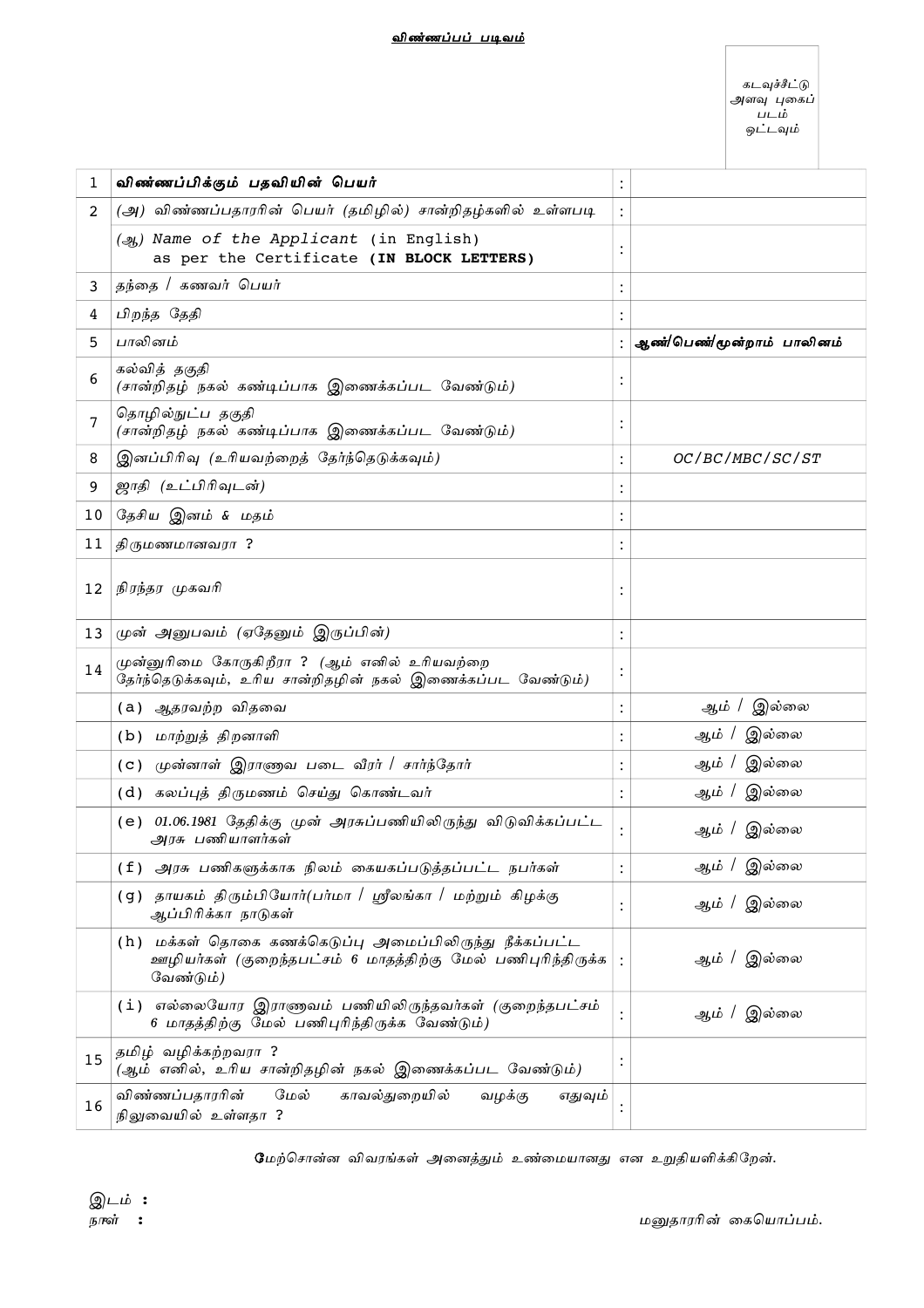#### <u>வேலூர் தலைமை நீதித்துறை நடுவர் நீதிமன்றம்</u>

### வேலை வாய்ப்பு அறிவிக்கை

வேலூர் மாவட்ட நீதித்துறையில் நீதித்துறை நடுவர் நீதிமன்றங்களில் அடிப்படை பணிகளில் காலியாகவுள்ள கீழ்கண்ட பதவிகளுக்கு தகுதியான நபர்களை தற்காலிகமாக நியமனம் செய்ய விண்ணப்பங்கள் வரவேற்க்கப்படுகிறது. அந்தப் பதவிகளுக்கு கீழ்க்கண்ட தகுதி உடையவர்களை உரிய சான்றிதழ்களின் ஒளிநகல்களை சுய சான்றொப்பமிட்டு (self attestation) விண்ணப்பத்துடன் இணைத்து பதிவுத் தபால் மூலம் மட்டும் கீழே குறிப்பிடப்பட்ட அலுவலக முகவரிக்கு அனுப்ப கேட்டுக் கொள்ளப்படுகிறார்கள். விண்ணப்பங்கள் சரிபார்த்தலின் அடிப்படையில், தகுதிவாய்ந்த விண்ணப்பதாரர்கள் பட்டியல் தகுதித் தேர்வுக்கு இந்நீதிமன்ற இணையதளத்தில் வெளியிடப்பட்டு அழைக்கப்படுவோர் மட்டும் தகுதித் தேர்வில் கலந்து கொள்ளலாம், பின்னர் எழுத்து தேர்வில் தேர்ச்சி பெற்றவர்களுக்கு நேர்முகத் தேர்வு நடத்தப்படும்.

வயது வரம்பு ( 01-07-2019 அன்று)

(அ) <u>குறைந்தபட்ச வயது வரம்பு</u> : 18 வயது நிறைவடைந்தவராக இருத்தல் வேண்டும்.

 $(\partial x)$  உச்ச வயது வரம்பு $\cdot$ 

| வ.<br>எண். | விண்ணப்பதாரர்களின் இனசுழற்சி வகைகள்                                                                                                              | அதிகபட்ச வயது |
|------------|--------------------------------------------------------------------------------------------------------------------------------------------------|---------------|
| 1.         | ஆதிதிராவிடர், ஆதிதிராவிடர் (அருந்ததியர்கள்), பழங்குடி<br>வகுப்பினர் மற்றும் அனைத்து வகுப்புகளையும் சார்ந்த<br>ஆதரவற்ற விதவைகள்)                  | 35 வயதுக்குள் |
| 2.         | சீர்மரபினர்,<br>பிற்படுத்தப்பட்ட<br>வகுப்பினர்<br>மிகவும்<br>பிற்படுத்தப்பட்ட<br>பிற்படுத்தப்பட்ட வகுப்பினர்<br>மற்றும்<br>வகுப்பினர் (முஸ்லீம்) | 32 வயதுக்குள் |
| 3.         | ஏனையோர் (அதாவது ஆ.தி., ஆ.தி (அ), ப.வ., மி.பி.வகு.<br>சீ.ம., பி.வ. மற்றும் பி.வ.(மு) ஆகிய<br>வகுப்பினைச்<br>சாராதவர்கள்)                          | 30 வயதுக்குள் |

வயது வரம்பில் சலுகைகள் நடைமுறையிலுள்ள அரசு ஆணைகள் / அரசு விதிமுறைகளின்படி செயல்படுத்தப்படும்.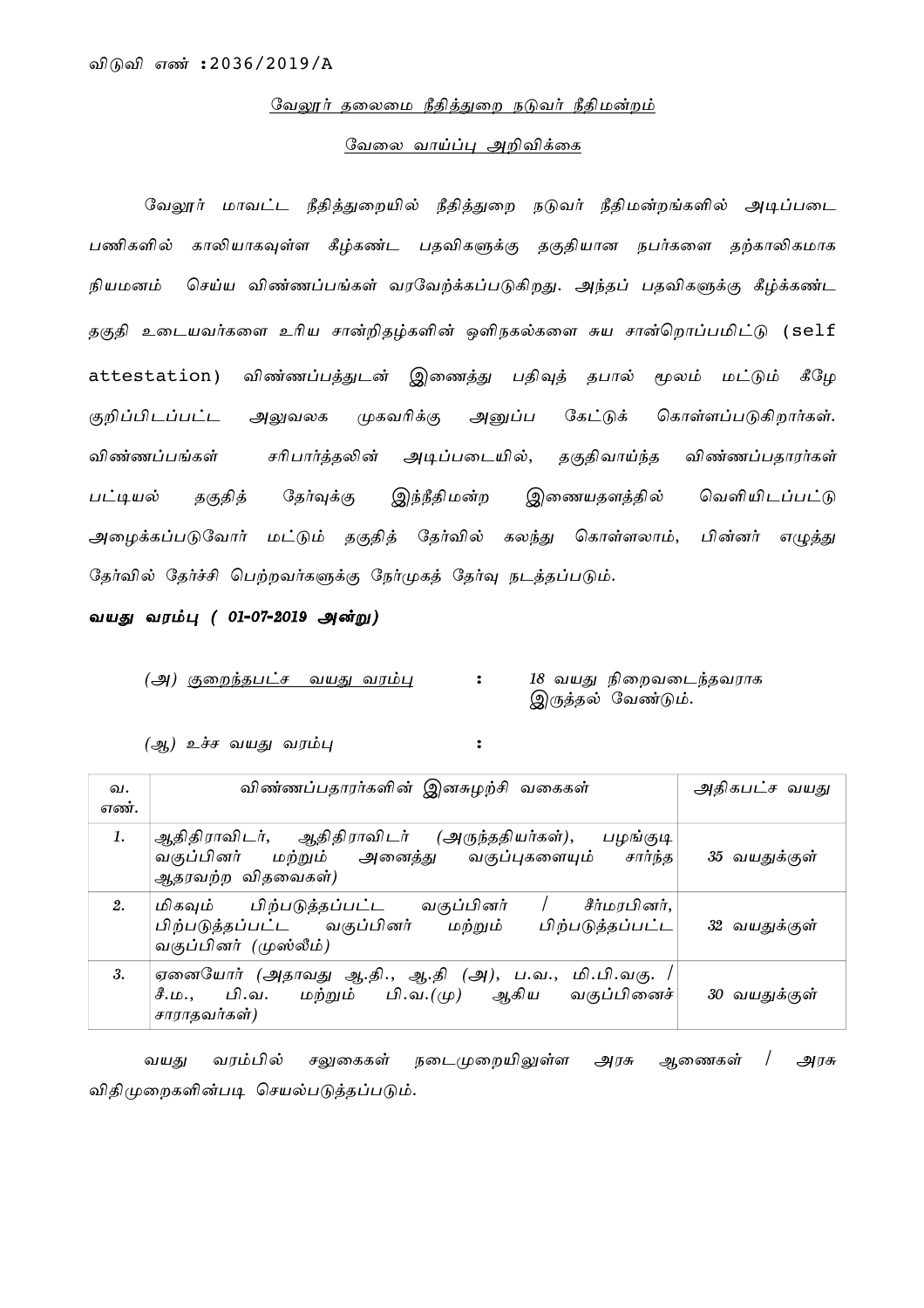| 1. <u>பதவியின் பெயர்</u> |                      | <u>இரவு காவலர்</u>                                                                 |
|--------------------------|----------------------|------------------------------------------------------------------------------------|
| 1. காலிப்பணியிடங்கள்     | $\mathbf{r}$         | 12 எண்ணிக்கை                                                                       |
| 2. சம்பள ஏற்ற முறை       | $\ddot{\cdot}$       | $\tau$ <sub>5</sub> .15700 - 50000 шлуді (Level 1 in the revised levels<br>of pay) |
| 3. கல்வித்தகுதி          | $\ddot{\phantom{a}}$ | தமிழில் எழுத, படிக்க தெரிந்தால் போதுமானது                                          |

4.காலியிடப்பகிர்வு (இன சுழற்சி முறை ) (52 முதல் 63 வரை)

| வ. எ<br>ண்.      | இன சுழற்சி முறை                                                                                                | எண்ணிக்கை        |
|------------------|----------------------------------------------------------------------------------------------------------------|------------------|
| 1                | ஆதிதிராவிடர் (முன்னுரிமையற்றவர்கள்)                                                                            | 1                |
| $\overline{2}$   | மிகவும் பிற்படுத்தப்பட்டோர் மற்றும் சீர்மரபினர் (பொது)<br>(முன்னுரிமை பெற்றவர்கள்)                             | 1                |
| 3                | பிற்படுத்தப்பட்டோர் (பிற்படுத்தப்பட்ட முஸ்லீம்கள் தவிர) (பொது)<br>(முன்னுரிமையற்றவர்கள்)                       | 1                |
| 4                | பொதுப்போட்டி (பொது) (முன்னுரிமையற்றவர்கள்)                                                                     | $\boldsymbol{2}$ |
| 5                | ஆதிதிராவிடர் (பொது) (முன்னுரிமையற்றவர்கள்)                                                                     | 1                |
| 6                | மிகவும் பிற்படுத்தப்பட்டோர் மற்றும் சீர்மரபினர் (பொது)<br>(முன்னுரிமையற்றவர்கள்)                               | $\overline{2}$   |
| $\overline{7}$   | பிற்படுத்தப்பட்டோர் (பிற்படுத்தப்பட்ட முஸ்லீம்கள் தவிர) (பொது)<br>(முன்னுரிமையற்றவர்கள்) (தமிழ்வழிப்பயின்றோர்) | 1                |
| 8                | பிற்படுத்தப்பட்டோர் (பிற்படுத்தப்பட்ட முஸ்லீம்கள் தவிர) (பொது)<br>(முன்னுரிமை பெற்றவர்கள்)                     | 1                |
| $\boldsymbol{9}$ | பொதுப்போட்டி (முன்னுரிமையற்றவர்கள்)                                                                            | 1                |
| 10               | ஆதிதிராவிடர் (பொது) (முன்னுரிமையற்றவர்கள்)(முன்னாள்<br>ராணுவத்தினர்) (தமிழ் வழிப்பயின்றோர்)                    | 1                |

\* உயர்நீதிமன்ற சுற்றறிக்கை எண்.5054/1999/சி3/, நாள் 26.07.2000-ன் படி<br>நீதித்துறையில் பெண் ஊழியர்களை இரவுபணிக்கு பணி ,<br>பர்களை இரவுபணிக்கு பணி<br>காவலர் பணிக்கானவிண்ணப்பங்கள் அமர்த்தக்கூடாது என்பதால், இரவு காவலர் பணிக்கான விண்ணப்பங்கள் ஆண்கள் மட்டும் கோரப்படுகிறார்கள்.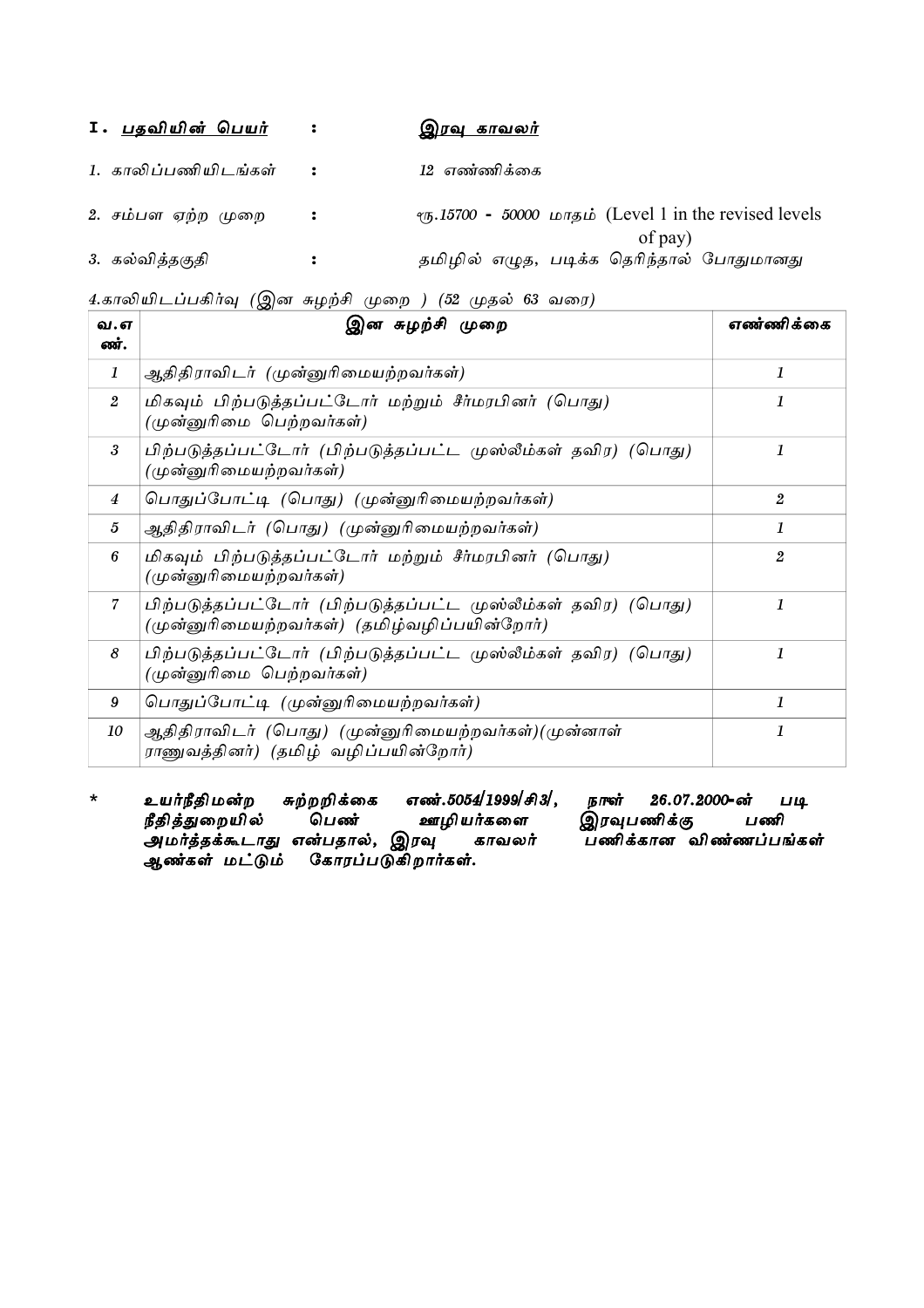| II. <u>பதவியின் பெயர்</u><br>$\cdot$               | <u>முழு நேர பணியாளர் (மசால்ஜி)</u>                                                    |
|----------------------------------------------------|---------------------------------------------------------------------------------------|
| 1. காலிப்பணியிடங்கள் :                             | 3 எண்ணிக்கை                                                                           |
| 2. சம்பள ஏற்ற முறை :                               | $\tau$ <sub>0</sub> ,15700 - 50000 илузий (Level - 1 in the revised levels<br>of pay) |
| 3. கல்வித்தகுதி<br>$\ddot{\cdot}$                  | தமிழில் எழுத, படிக்க தெரிந்தால் போதுமானது                                             |
| 4.காலியிடப்பகிர்வு (இன சுழற்சி முறை ) (47, 50, 54) |                                                                                       |

| வ.எ<br>ண். | இன சுழற்சி முறை                                                                             | எண்ணிக்கை |
|------------|---------------------------------------------------------------------------------------------|-----------|
|            | பிற்படுத்தப்பட்டோர் (பிற்படுத்தப்பட்ட முஸ்லீம்கள் தவிர)<br>(பெண்கள்) (முன்னுரிமையற்றவர்கள்) |           |
|            | பழங்குடி வகுப்பினர் (பொது) (முன்னுரிமை பெற்றவர்கள்)                                         |           |
| 3          | பிற்படுத்தப்பட்டோர் (பிற்படுத்தப்பட்ட முஸ்லீம்கள் தவிர) (பொது)<br>(முன்னுரிமையற்றவர்கள்)    |           |

<mark>கடைசி நாள்:</mark> விண்ணப்பங்கள் (ஒரு பாஸ்போர்ட் அளவு புகைப்படம் உரிய இடத்தில் ஒட்டப்பட்டு, அனைத்து கல்விச்சான்றிதழ்கள் மற்றும் முன்னுரிமைக்கான சான்றிதழ்கள் (ஊனமுற்றோர், ஆதரவற்ற விதவை மற்றும் கலப்புத் திருமணம் மற்றும் பிற) மற்றும் பிற சான்றிதழ்களின் நகல்கள் உரிய சுயசான்றொப்பத்துடன் (Self Attestation) கீழ்காணும் முகவரிக்கு 16.05.2019 ஆம் தேதி மாலை 5.45 மணிக்குள் சுய விலாசமிட்ட ரூ.25/- (ரூபாய் இருபத்து ஐந்து மட்டும்) அஞ்சல் வில்லை ஒட்டிய உறையுடன் இணைத்து இவ்வலுவலகத்திற்கு கிடைக்குமாறு பதிவுத் தபாலில் அனுப்ப வேண்டும்.

# " தலைமை நீதித்துறை நடுவர் தலைமை நீதித்துறை நடுவர் நீதிமன்றம் லேலூர் - 632 009."

(காலதாமதமாக வரும் விண்ணப்பங்கள் எக்காரணம் கொண்டும் பரிசீலிக்கப்படமாட்டாது)

மேற்கண்ட நியமனத்திற்குத் தகுதியான நபர்களை தேர்வு செய்யவோ, நேர்காணலை ஒத்தி வைக்கவோ, நியமன அறிக்கையை எவ்வித முன்னறிவிப்புமின்றி ரத்து செய்யவோ தலைமை நீதித்துறை நடுவர், வேலூர் அவர்களுக்கு முழு அதிகாரம் உள்ளது.

இத்துடன் இணைக்கப்பட்டுள்ள விண்ணப்பதாரர்களுக்கான அறிவுரையை தவறாது படித்து பின்பற்றுமாறு கேட்டுக் கொள்ளப்படுகிறது. சொல்லப்பட்டுள்ள அறிவுரைகள் பின்பற்றப்படாமல் பெறப்படும் விண்ணப்பங்கள் எவ்வித முன்னறிவுப்புமின்றி நிராகரிக்கப்படும்.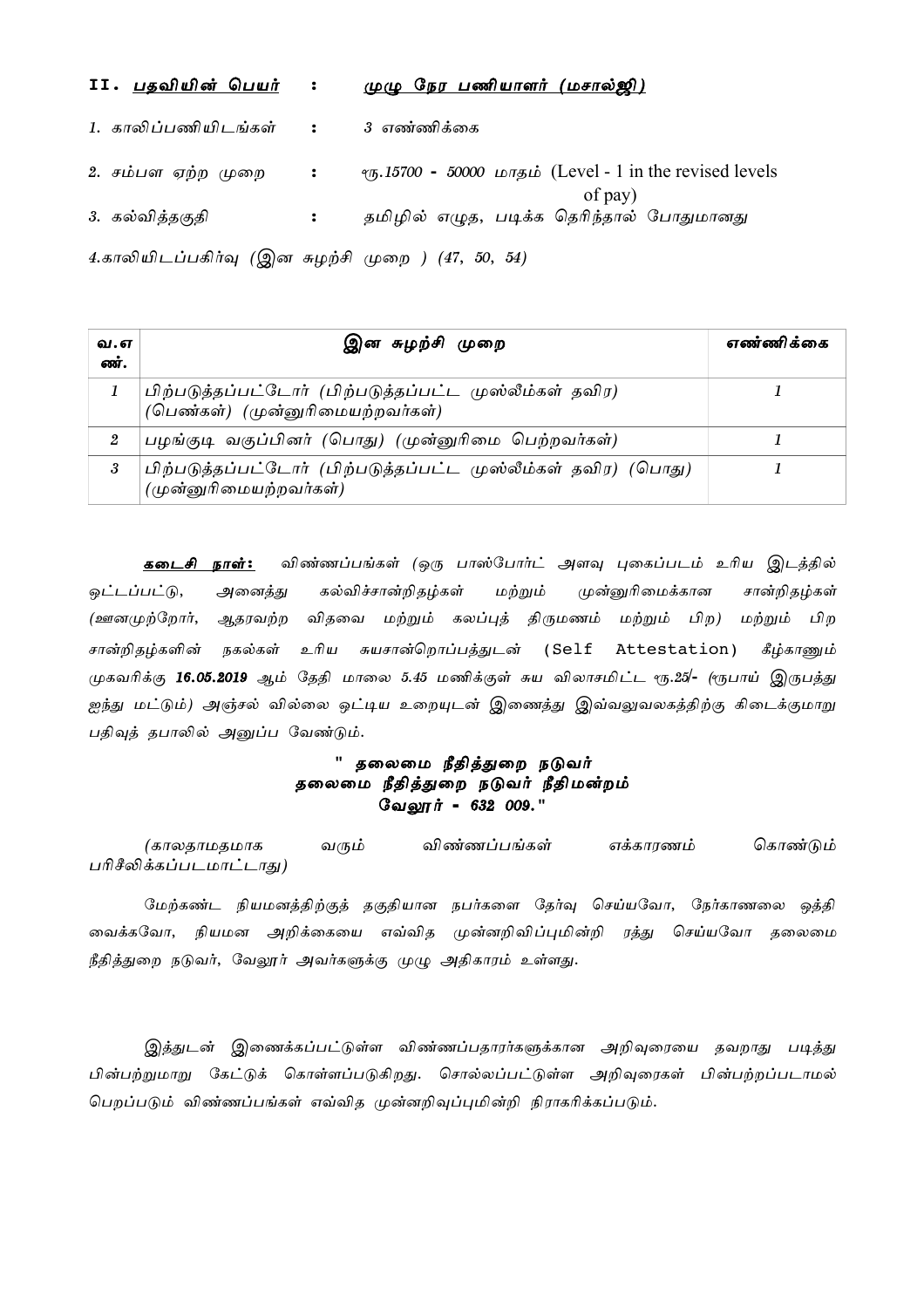## <u>விண்ணப்பதாரர்களுக்கான அறிவுரைகள்</u>

- 1. விண்ணப்பங்கள் வரையறுக்கப்பட்ட படிவத்தில் பூர்த்தி செய்யப்பட்டு அல்லது தட்டச்சு செய்து பதிவுத் தபால் மூலமாக மட்டுமே அனுப்பப்பட வேண்டும். ஒரு<br>பகவிக்கு ஒரு விண்ணப்பம் மட்டுமே சமர்ப்பிக்க வேண்டும். ஒன்றுக்கு விண்ணப்பம் மட்டுமே சமர்ப்பிக்க வேண்டும். ஒன்றுக்கு nkw;gl;l tpz;zg;g';fs; xnu gjtpf;F rkh;g;gpf;fg;gLk; gl;rj;jpy; விண்ணப்பங்கள் நிராகரிக்கப்படும்.
- 2. அனைத்து சான்றாவணங்களின் நகல்கள் மட்டுமே உரிய முறையில் சுய சான்றொப்பம் (self attestation) செய்யப்பட்டு விண்ணப்பத்துடன் இணைக்கப்பட்டு<br>அனுப்பப்பட வேண்டும். எக்காரணம் கொண்டும் அசல் சான்றாவணங்கள் அனுப்பப்பட வேண்டும். எக்காரணம் கொண்டும் அசல் சான்றாவணங்கள் இணைக்கப்படக்கூடாது. உரிய சான்றாவாணங்களின் நகல்கள் இணைக்கப்படாத  $\widetilde{\mathcal{G}}$ நர்வுகளில் அந்த விண்ணப்பங்கள் எந்தவித முன்னறிவுப்பும் இன்றி நிராகரிக்கப்படும்.
- 3. முழுமையாக பூர்த்தி செய்யப்படாத விண்ணப்பங்கள் மற்றும் தவறான தகவல்கள் கொண்டுள்ள விண்ணப்பங்கள் முற்றிலும் நிராகரிக்கப்படும்.
- 4. முன்னுரிமை கோரும் நேர்வுகளில் முன்னுரிமைக்கான உரிய சான்றிதழ்களின் நகல் இணைக்கப்பட வேண்டும்.
- 5. விண்ணப்பதாரரின் கையொப்பம் இல்லாத விண்ணப்பங்கள் மற்றும் விண்ணப்பிக்கும் பதவி குறிப்பிடப்படாத விண்ணப்பங்கள் நிராகரிக்கப்படும்.
- 6. விண்ணப்பத்துடன் ரூ.25/- (ரூபாய் இருபத்து ஐந்து மட்டும்) அஞ்சல் வில்லை <u>ஓட்டிய சுய விலாசமிட்ட உறை இணைத்து அனுப்ப வேண்டும்.</u>
- 7. விண்ணப்பதாரர்கள் விண்ணப்பத்தை அனுப்பும்பொழுது ஒரு தபால் உறையில் ஒரு விண்ணப்பம் மட்டுமே அனுப்பப்பட வேண்டும். இரண்டு அல்லது அதற்கு மேற்பட்ட விண்ணப்பதாரர்களின் விண்ணப்பங்கள் ஒரே தபால் உறையில் வைக்கு அனுப்புதல் கூடாது.
- 8. அனைத்து தகவல் பரிமாற்றங்களும் தேர்வு/நேர்காணலுக்கான அழைப்பு  $distritets.ecounts.gov.in/vellore$  *wimub* districts.ecourts.gov.in/tn/vellore என்ற இணையதள வலைதளத்தில் மட்டுமே தகவல்கள் வெளியிடப்படும். வேறு எந்த வகையான முறையிலும் விண்ணப்பதாரருக்கு தனிப்பட்ட முறையில் தகவல்கள் தெரிவிக்கப்படமாட்டாது. எனவே விண்ணப்பதாரர்கள் தொடர்ந்து மேற்கூறிய இணையதள வலைதளத்தை கவனித்து தகவல்களை அறிந்து கொள்ளுமாறு தெரிவிக்கப்படுகிறது.
- 9. வயதுவரம்பில் சலுகைகள் நடைமுறையில் உள்ள அரசு ஆணைகளின்படியும், அரசு விதிமுறைகளின்படியும் வழங்கப்படும்.

(ஒம்)  $N.\mu$ ாரி ehs; : 29/04/2019 jiyik ePjpj;Jiw eLth;. வேலூர்.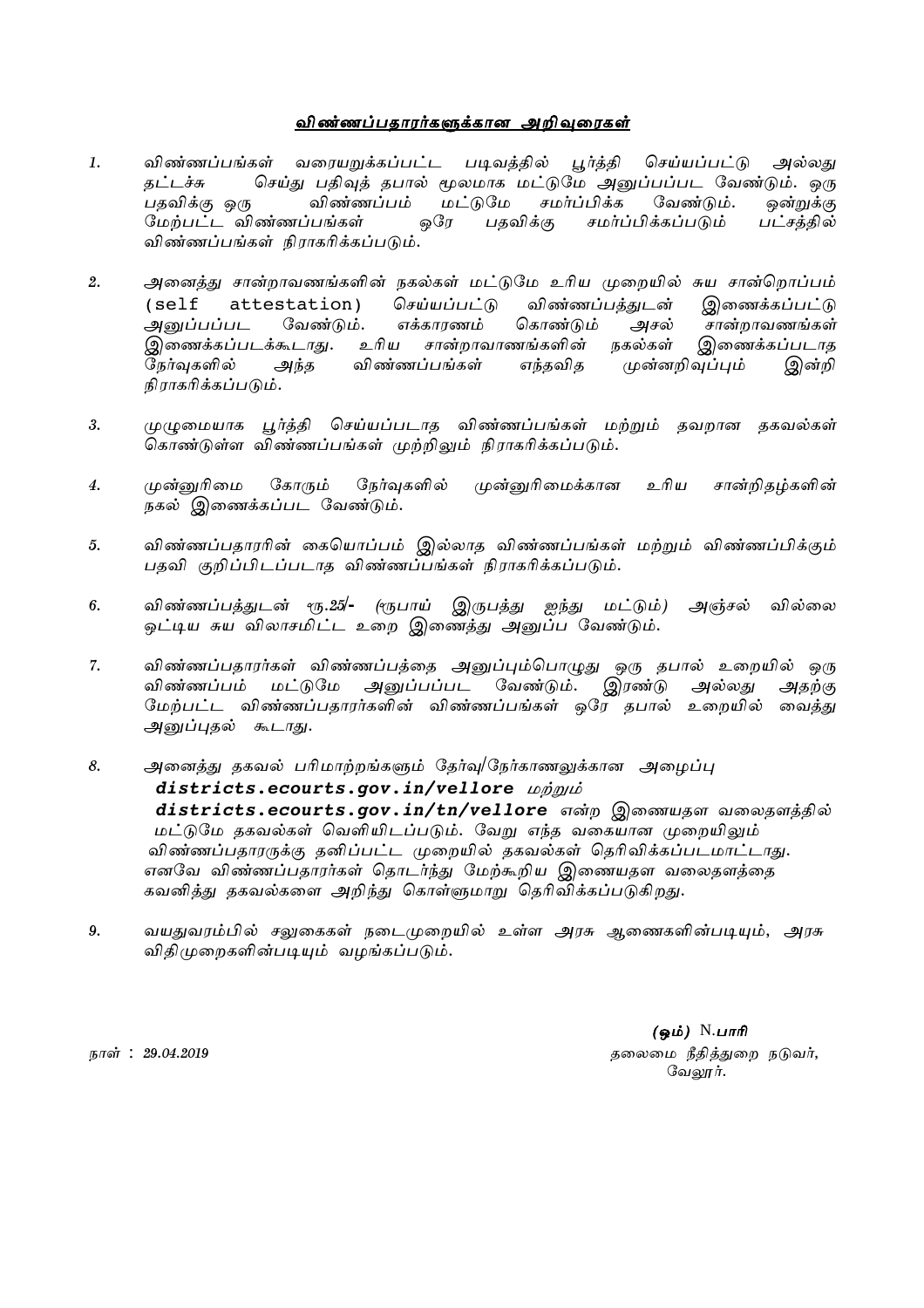#### *APPLICATION FORM*

Passport size photograph to be affixed

| $\mathbf{1}$   | Name of the post for which applied                                                        | $\ddot{\cdot}$ |                          |
|----------------|-------------------------------------------------------------------------------------------|----------------|--------------------------|
| 2              | (a) Name of the Applicant (in Tamil) as per the<br>Certificate                            |                |                          |
|                | (b) Name of the Applicant (in English) as per the<br>Certificate (IN BLOCK LETTERS)       |                |                          |
| 3              | Father / Husband's Name                                                                   |                |                          |
| 4              | Date of Birth                                                                             |                |                          |
| 5              | Sex                                                                                       |                | Male/Female/Third Gender |
| 6              | Educational Qualification (Xerox copy of Certificates<br>should enclosed)                 |                |                          |
| $\overline{7}$ | Technical Qualification (Xerox copy of Certificates<br>should enclosed)                   |                |                          |
| 8              | Community (Choose prior)                                                                  |                | OC/BC/MBC/SC/ST          |
| 9              | Caste (Mention Sub-Caste)                                                                 |                |                          |
| 10             | Nationality & Religion                                                                    |                |                          |
| 11             | Marital Status                                                                            |                |                          |
| 12             | Permanent Address                                                                         |                |                          |
| 13             | Experience (if any)                                                                       |                |                          |
| 14             | Preference (If Yes, Choose and attach the copies<br>of the Certificates)                  |                |                          |
|                | (a) Destitute Widow                                                                       | $\ddot{\cdot}$ | Yes / No                 |
|                | (b) Physically Handicapped                                                                |                | Yes / No                 |
|                | (c) Ex-Servicemen/ Dependant                                                              |                | Yes / No                 |
|                | (d) Inter-caste Marriage                                                                  |                | Yes / No                 |
|                | (e) Discharged Government Employees prior to<br>01.06.1981                                |                | Yes / No                 |
|                | (f) Person whose Land have been acquired for<br>Government.                               |                | Yes / No                 |
|                | (g) Repatriation (Burma/Srilanka and East<br>African Countries)                           |                | Yes / No                 |
|                | (h) Retrenched employees of the Census Organization<br>without less than 6 months Service |                | Yes / No                 |
|                | (i) Persons who served in the Territorial Army<br>more than 6 months.<br>for              |                | Yes / No                 |
| 15             | Whether studied in Tamil Medium (If yes, attach<br>the copies of certificate              |                |                          |
| 16             | Whether<br>case is pending in the Police:<br>any<br>Department                            |                |                          |

 *I assured that the facts stated above are True to the best of my knowledge.*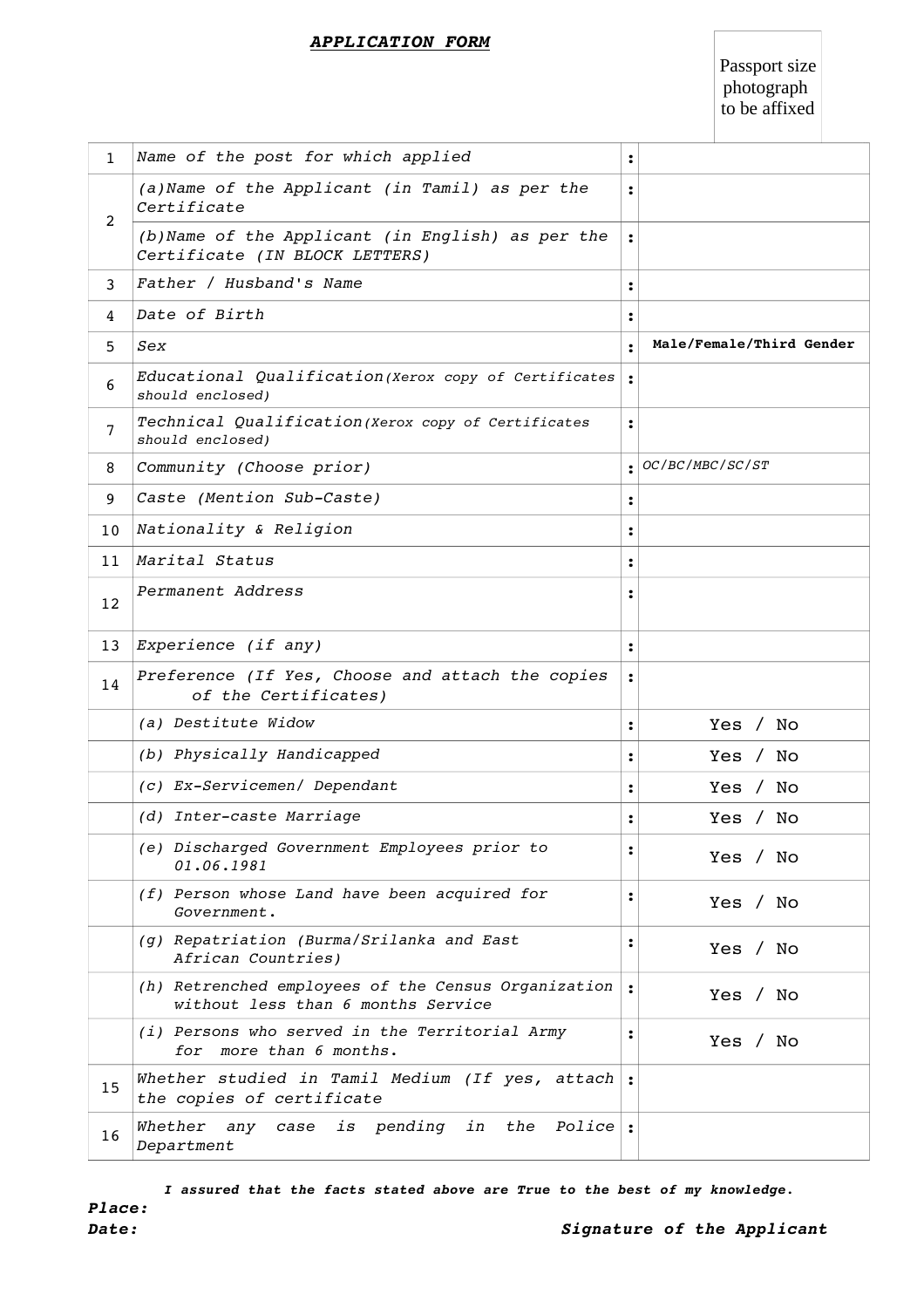#### **CHIEF JUDICIAL MAGISTRATE COURT, VELLORE**

### **(Employment Notification)**

Applications are invited from the eligible candidates for the following posts in Tamil Nadu Basic Service to fill up the vacancy kept in Criminal Unit of Vellore District. Hence, the eligible candidates apply for the under mentioned post in the prescribed format along with copies of all the testimonials and certificates duly self attested to this office in the address mentioned below by register post only. After scrutinizing the applications, the eligible candidates list will be informed in the official website of this court and those eligible candidates are alone allowed to appear for the written examination and then personal interview will conduct for the candidates those who are selected in written examination.

Age as on  $01-07-2019$ .

(a)Minimum age limit :- should have completed 18 years of age. (b)Maximum age limit :-

| SI.<br>No. | Category of Candidates                                                                                                      | Maximum age<br>limit |
|------------|-----------------------------------------------------------------------------------------------------------------------------|----------------------|
| 1.         | Scheduled Caste / Scheduled Caste<br>(Aruthathiyars), Scheduled Tribes and Destitute Below 35 Years<br>Widows of all Casts. |                      |
| $2$ .      | Most Backward Classes / De notified<br>Communities, Backward Classes and Backward Below 32 Years<br>Classes (Muslims)       |                      |
| 3.         | "Others" (i.e., Candidates not belonging<br>to  <br>Scs, SC(A)s, STs, MBCs/DCs, BCs and BCMs).                              | Below 30 Years       |

Age relaxation concession will be made reference to the existing Government Rules / Government Orders.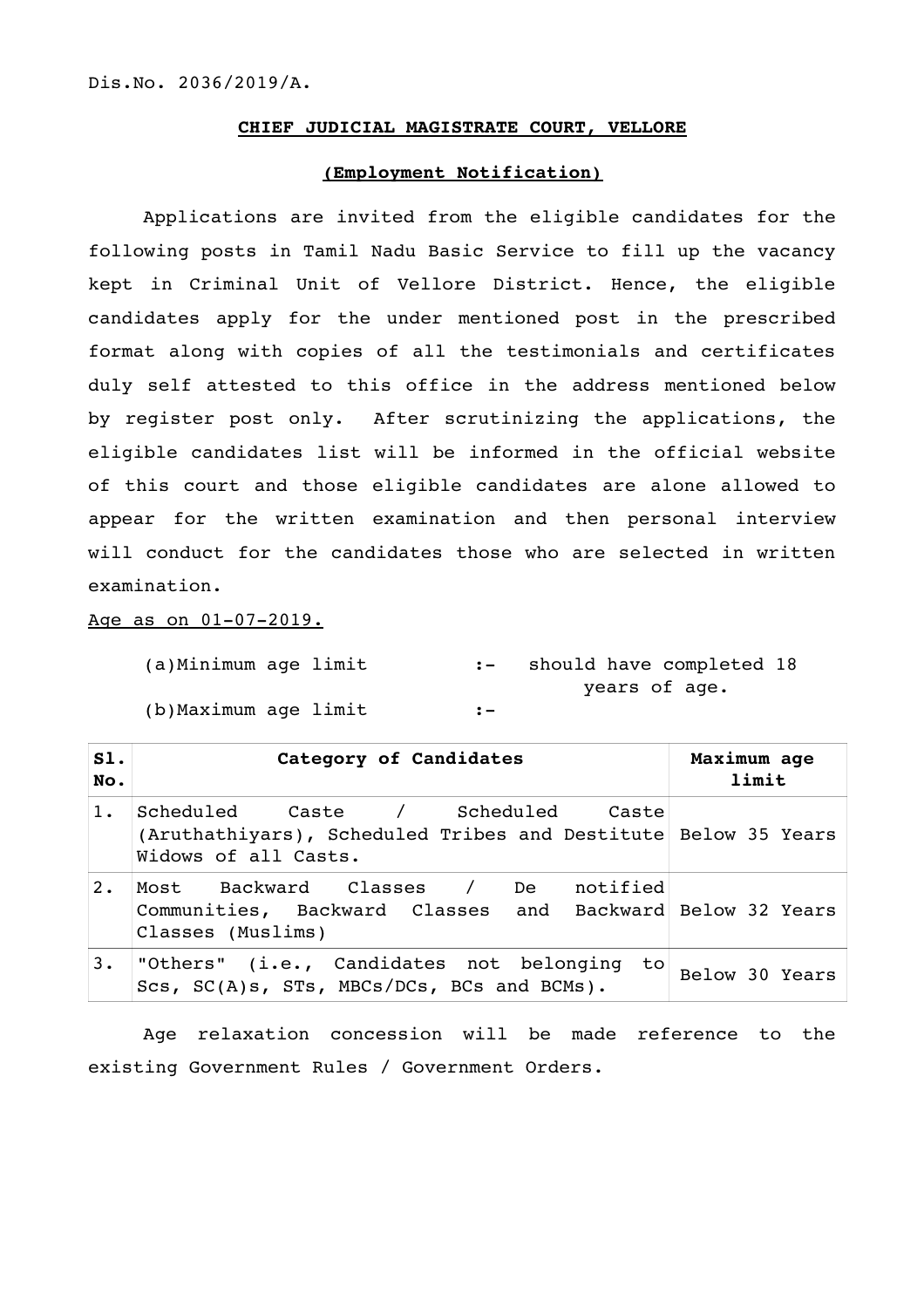| I. | <b>Name of the Post</b>        | $\mathbf{L}$    | Night Watchman                                                             |
|----|--------------------------------|-----------------|----------------------------------------------------------------------------|
|    | 1. No. of Vacancy              | $\therefore$ 12 |                                                                            |
|    | 2. Scale of Pay                | $\mathcal{L}$   | Rs.15700-50000 per month<br>$(Level - 1 in the revised)$<br>levels of pay) |
|    | 3. Educational Qualification : |                 | Write & Reading Knowledge in<br>Tamil                                      |

*4. Roster Turns for the Vacancies* (52 to 63*)*

| SLNO.           | Communal Rotation                                                                                  | No. of<br>Vacancy |
|-----------------|----------------------------------------------------------------------------------------------------|-------------------|
| $\mathbf{1}$    | Scheduled Caste (Non-Priority)                                                                     | $\mathbf{1}$      |
| 2               | Most Backward Classes and Denotified<br>Communities (General) (Priority)                           | $\mathbf{1}$      |
| 3               | Backward Classes (Other than Backward Class<br>Muslims) (General) (Non-Priority)                   | $\mathbf{1}$      |
| 4               | General Turn (General) (Non-Priority)                                                              | 2                 |
| 5               | Scheduled Caste (General) (Non-Priority)                                                           | $\mathbf{1}$      |
| 6               | Most Backward Classes and Denotified<br>Communities (General) (Non-Priority)                       | $\mathcal{L}$     |
| 7               | Backward Classes (Other than Backward Class<br>Muslims) (General) (Non-Priority) (Tamil<br>Medium) | $\mathbf{1}$      |
| 8               | Backward Classes (Other than Backward Class<br>Muslims) (General) (Priority)                       | $\mathbf{1}$      |
| 9               | General Turn (Non-Priority)                                                                        | $\mathbf{1}$      |
| 10 <sup>°</sup> | Scheduled Caste (General) (Non-Priority)<br>(Ex-serviceman) (Tamil Medium)                         | $\mathbf{1}$      |

Note:

*As per the High Court's Cicular in ROC.No.5054/1999/C3, dated:26.07.2000, female staff members should not posted for night duty. Hence, Men alone are eligible for the post of*   $Night-Watchman.$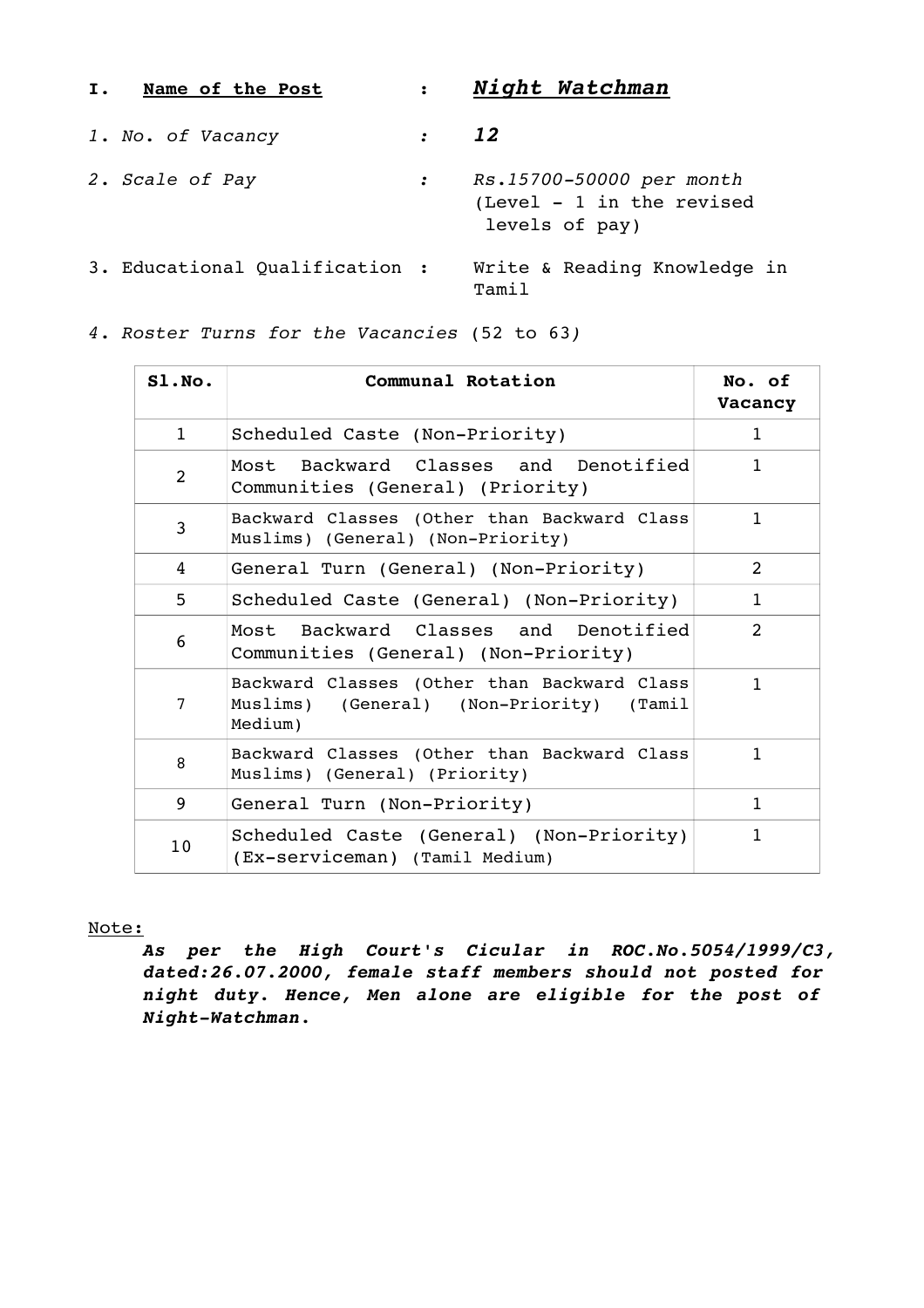| II | Name of the Post               |               | Full time Masalchi                                                 |
|----|--------------------------------|---------------|--------------------------------------------------------------------|
|    | 1. No. of Vacancy              | $\mathcal{L}$ | 3 Nos.                                                             |
|    | 2. Scale of Pay                |               | Rs.15700-50000 per month (Level<br>1 in the revised levels of pay) |
|    | 3. Educational Qualification : |               | Write & Reading Knowledge in<br>Tamil                              |

*4.Roster Turns for the Vacancies ( 47, 50, 54)*

| No. | S1. Communal Rotation                                                            | No.<br>ΩŤ<br>Vacancy |
|-----|----------------------------------------------------------------------------------|----------------------|
|     | Backward Classes (Other than Backward Class<br>Muslims) (Women) (Non-Priority)   |                      |
|     | Scheduled Tribes(General) (Priority)                                             |                      |
| 3   | Backward Classes (Other than Backward Class<br>Muslims) (General) (Non-Priority) |                      |

*Last Date: All the applications with passport size photos affixed on the Right margin of the application, in the space provided, as mentioned self attested copies of all education certificates, priority certificates if any (Physically challenged, Destitute Widow, Inter-caste marriage & others) and other certificate alone should be submitted through registered post only and the same should reach this office on or before 16.05.2019 till 5.45 P.M. along with a self addressed envelope by affixing Postal Stamp for Rs.25/ (Rupees Twenty Five Only) to the under mentioned address.*

# *"The Chief Judicial Magistrate, Chief Judicial Magistrate Court, vellore-632 009."*

*(The applications received after the last date will not be entertained under any circumstances)*

*The Chief Judicial Magistrate, Vellore has been vested with the authority to select the qualified and eligible candidates, to postpone the interview. If circumstances need to annul the advertisement without any prior intimation.*